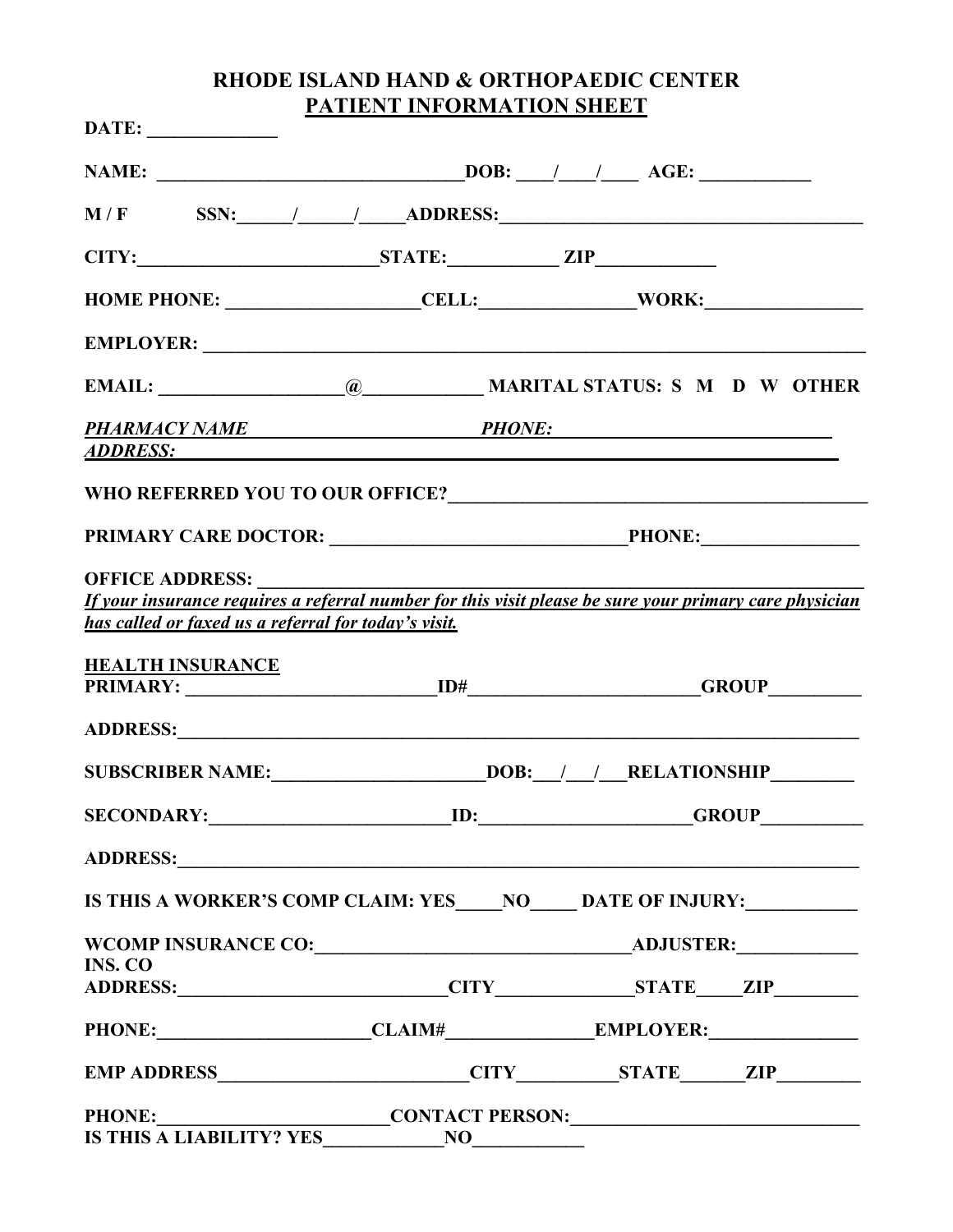AGE: **DOMINANT HAND: RIGHT / LEFT AFFECTED HAND: RIGHT /LEFT** 

**JOB TITLE: DESCRIBE YOUR TASKS AT WORK:** 

**LIST YOUR HOBBIES AND INTERESTS:** 

**DESCRIBE YOUR HAND/ARM PROBLEM:** 

WORK RELATED? YES NO DATE OF ONSET INJURY:

**DESCRIBE ANY PREVIOUS HAND/ARM INJURY OR SURGERY:** 

| <b>MEDICAL PROBLEMS:</b>      |                                                     |
|-------------------------------|-----------------------------------------------------|
| <b>HIGH BLOOD PRESSURE</b>    | <b>OSTEOARTHRITIS</b><br><b>GOUT</b><br><b>NONE</b> |
| <b>ANGINA/HEART ATTACK</b>    | <b>RHEUMATOID ARTHRITIS</b><br><b>ASTHMA</b>        |
| <b>OVERACTIVE THYROID</b>     | DIABETES-INSULIN DEPENDENT? YES NO                  |
| <b>UNDERACTIVE THYROID</b>    | <b>CANCER - WHAT TYPE:</b>                          |
| <b>GASTRITIC/PEPTIC ULCER</b> | <b>OTHER-SPECIFY</b>                                |
| <b>MRSA</b>                   | <b>C DIFF</b>                                       |
| <b>PAST SURGERY:</b>          | <b>NONE</b>                                         |
| <b>CURRENT MEDICATIONS:</b>   | <b>NONE</b>                                         |
| <b>ALLERGIES:</b>             | <b>NONE</b>                                         |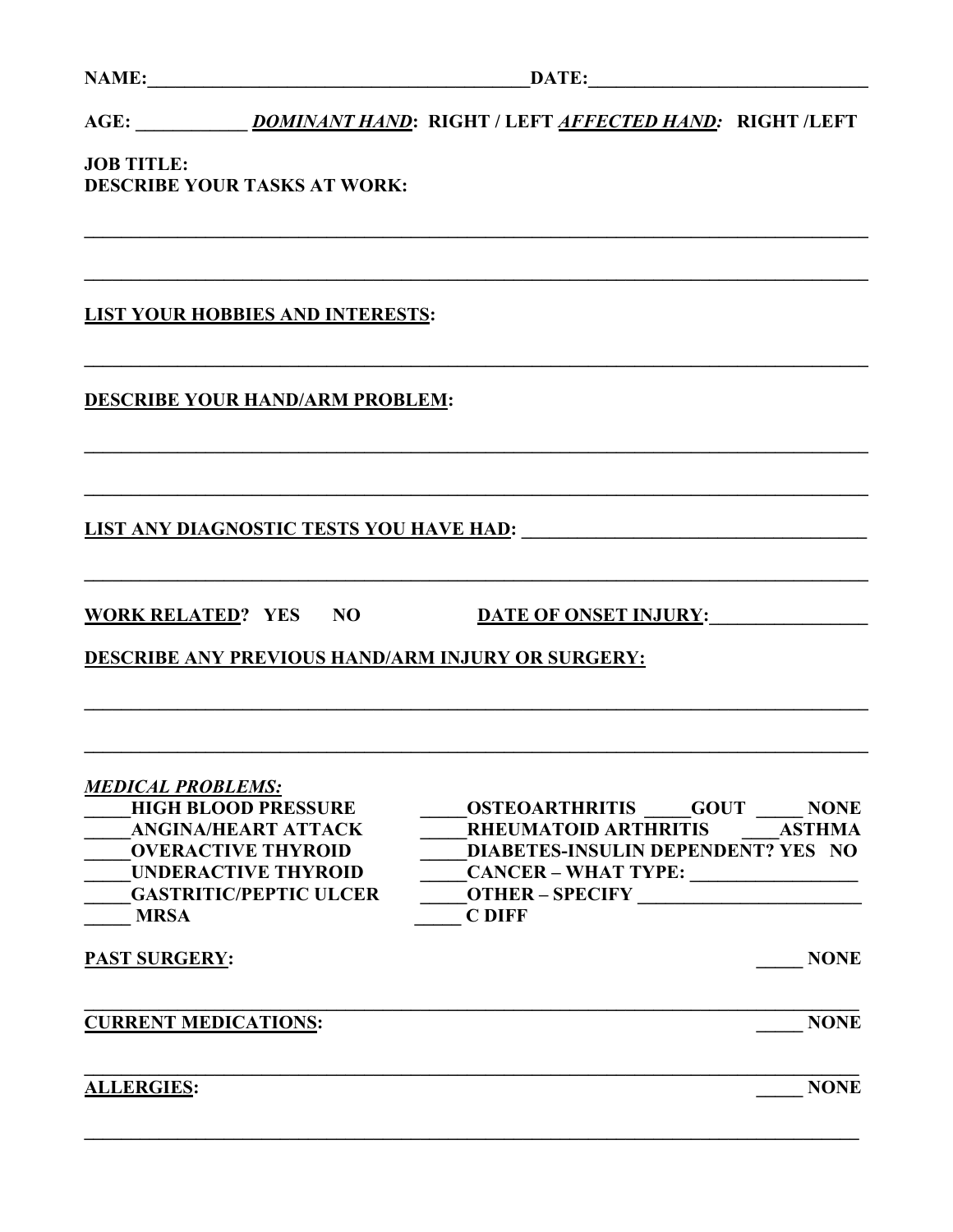**I HEREBY ACKNOWLEDGE THAT I HAVE BEEN GIVEN A COPY OF THE NOTICE OF PRIVACY FOR THE RI HAND & ORTHOPAEDIC CENTER. I ALSO ACKNOWLEDGE THAT I HAVE BEEN GIVEN THE OPPORTUNITY TO ASK ANY QUESTIONS THAT I MIGHT HAVE ABOUT THIS NOTICE.**

| <b>PRINT NAME</b>     |                                                    | <b>DATE OF BIRTH</b> |
|-----------------------|----------------------------------------------------|----------------------|
| <b>SIGNATURE</b>      |                                                    | <b>DATE</b>          |
| <b>REPRESENTATIVE</b> |                                                    |                      |
| <b>RELATIONSHIP</b>   | UNDER AGE ________ POWER OF ATTORNEY _______ OTHER |                      |
|                       |                                                    |                      |
| NAME                  | <b>RELATIONSHIP</b>                                |                      |
| <b>NAME</b>           | <b>RELATIONSHIP</b>                                |                      |
| <b>NAME</b>           | RELATIONSHIP                                       |                      |
|                       |                                                    |                      |

**PATIENT SIGNATURE DATE**

**\_\_\_\_\_\_\_\_\_\_\_\_\_\_\_\_\_\_\_\_\_\_\_\_\_\_\_\_\_\_\_\_\_\_\_\_\_\_\_\_\_\_\_\_\_\_\_\_\_\_\_\_\_\_\_\_\_\_\_\_\_\_\_\_\_\_\_\_\_\_\_\_\_\_\_\_\_\_\_**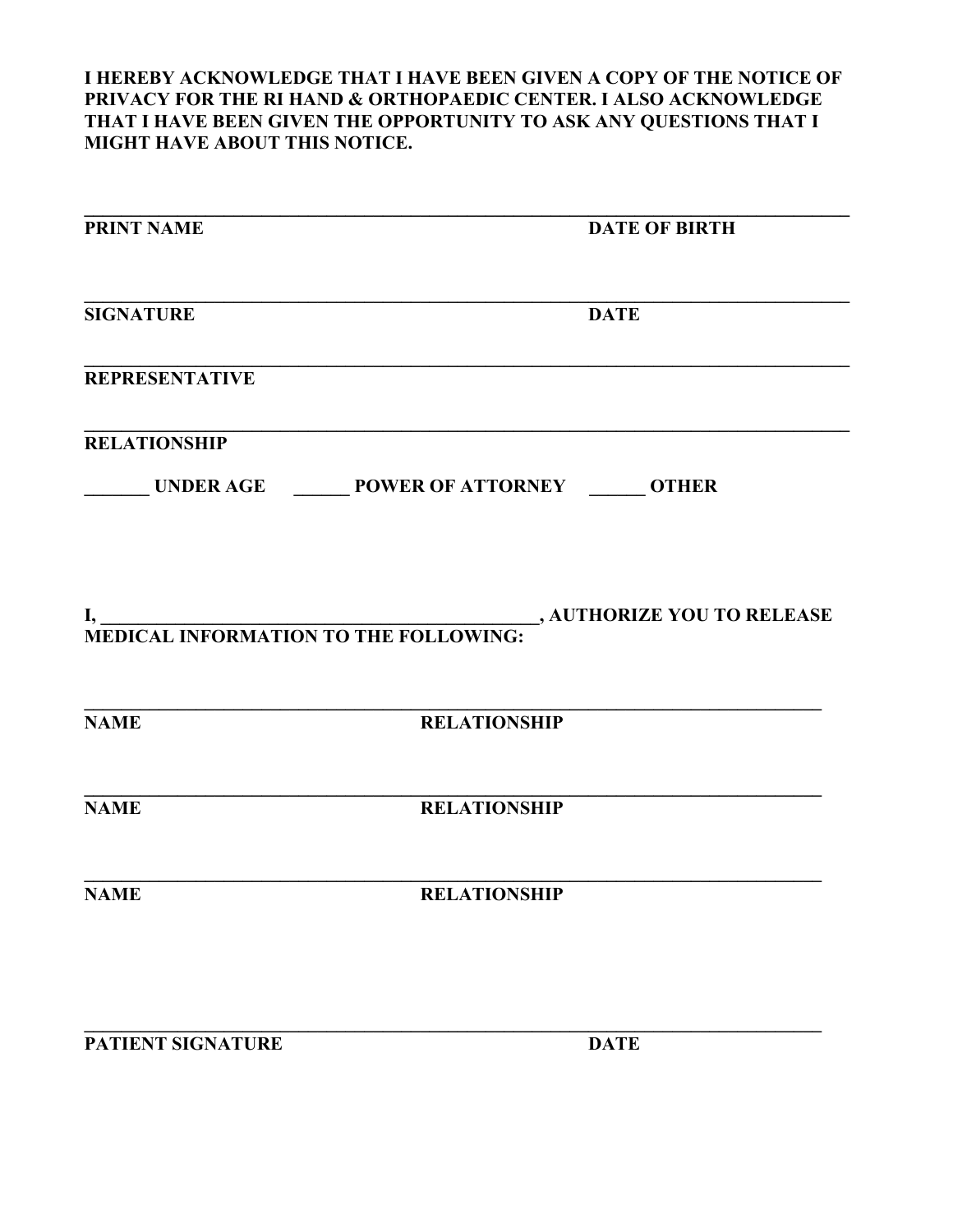### **FINANCIAL AGREEMENT INSURANCE AUTHORIZATION AND ASSIGNMENT (PLEASE READ AND SIGN)**

**I HEREBY AUTHORIZE RHODE ISLAND HAND & ORTHOPAEDIC CENTER, P.C. TO FURNISH INFORMATION TO INSURANCE CARRIERS CONERNING MY ILLNESS AND TREATMENT, AND HEREBY ASSIGN ALL PAYMENTS FOR MEDICAL SERVICES RENDERED TO MYSELF OR MY DEPENDENTS. I UNDERSTAND THAT I AM RESPONSIBLE FOR ANY AMOUNT NOT COVERED BY INSURANCE AND AFTER SIXTY (60) DAYS IF NO PAYMENT HAS BEEN RECEIVED BY THIS OFFICE, FULL PAYMENT IS DUE AND PAYABLE BY ME.**

**SIGNATURE\_\_\_\_\_\_\_\_\_\_\_\_\_\_\_\_\_\_\_\_\_\_\_\_\_\_\_\_\_\_\_\_\_\_\_\_\_\_\_\_DATE\_\_\_\_\_\_\_\_\_\_\_\_\_\_\_\_\_\_\_\_\_\_\_\_\_\_ (PATIENT OR PARENT IF MINOR)**

### **MEDICARE PATIENTS MUST SIGN BELOW**

**I REQUEST THAT PAYMENT OF AUTHORIZED MEDICARE BENEFITS BE MADE WHETHER TO ME OR ON MY BEHALF TO RHODE ISLAND HAND & ORTHOPAEDIC CENTER, P.C. FOR ANY SERVICES FURNISHED TO ME BY LEONARD F. HUBBARD, M.D. I AUTHORIZE ANY HOLDER OF MEDICAL INFORMATION ABOUT ME TO RELEASE TO THE CENTER FOR MEDICARE AND MEDICAID SERVICES, FORMERLY HEALTH CARE FINANCING ADMINISTRATION AND IT'S AGENTS ANY INFORMATION NEEDED TO DETERMINE THESE BENEFITS OR THE BENEFITS PAYABLE FOR RELATED SERVICES.**

 $\blacksquare$  SIGNATURE DATE

**MEDICARE#\_\_\_\_\_\_\_\_\_\_\_\_\_\_\_\_\_\_\_\_\_\_\_\_\_\_\_\_\_\_\_\_\_\_\_\_\_\_\_**